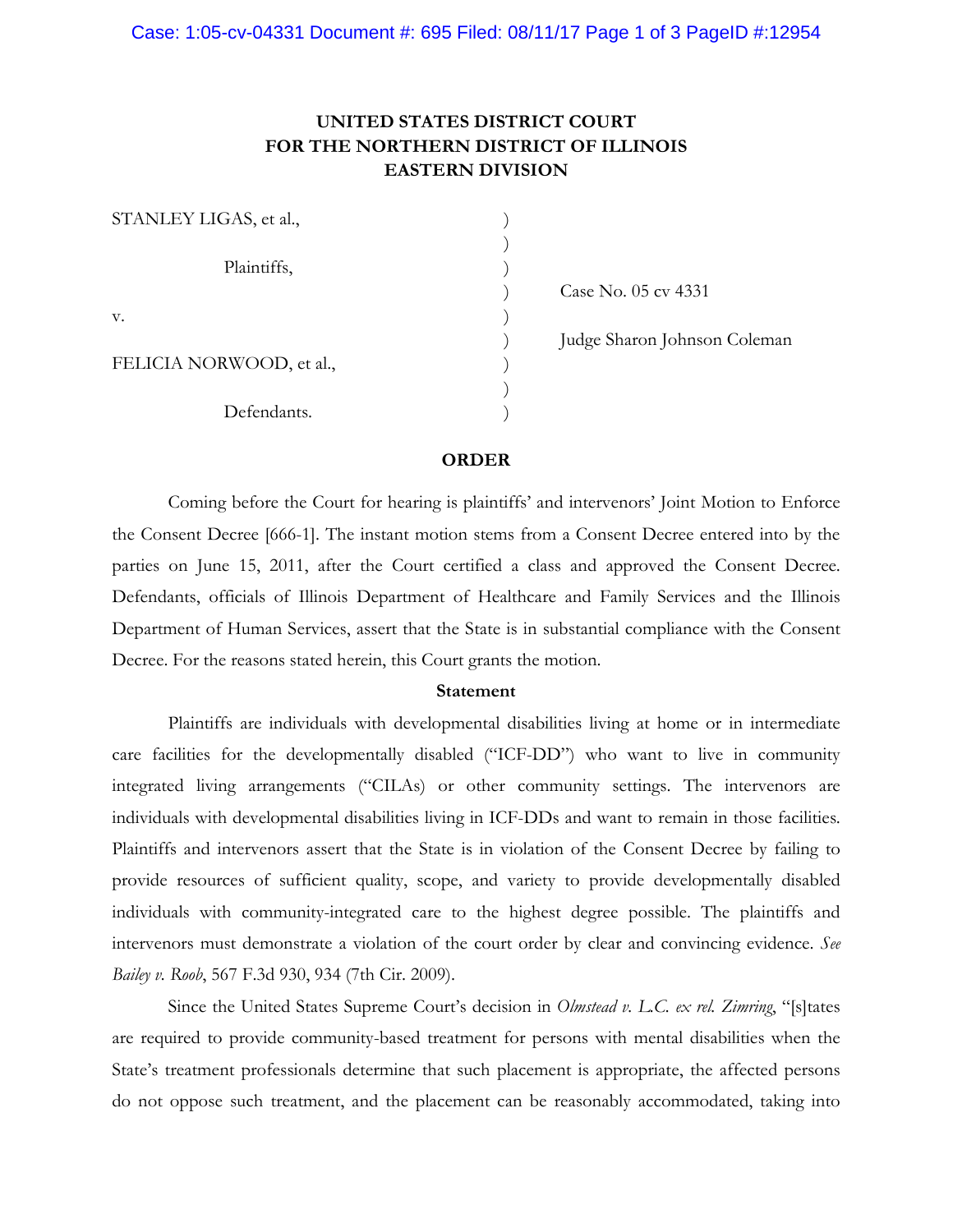#### Case: 1:05-cv-04331 Document #: 695 Filed: 08/11/17 Page 2 of 3 PageID #:12955

account the resources available to the State and the needs of others with mental disabilities." 527 U.S. 581, 607 (1999). In Section 4 of the 2011 Consent Decree at issue here, Illinois committed to providing these services.

Plaintiffs and intervenors presented evidence in the form of a report by economist, Elizabeth T. Powers, declarations from ICF-DD and CILA providers, and representatives of developmentally disabled individuals impacted by the Consent Decree. The State pays private organizations with state and federal money to provide CILA and ICF-DD services. In Illinois, approximately 11,000 individuals with developmental disabilities live in CILAs and 5,000 in ICF-DDs. The evidence presented demonstrates that the actual costs of operating CILA and ICF-DD facilities has increased substantially since the entry of the Consent Decree and wages for Direct Support Professionals ("DSPs") has stagnated causing a staffing crisis that is inhibiting care and negatively impacting the individuals protected by the Consent Decree.

Defendants assert that the provision of services has not been reduced by the State and thus the State contends that it remains in substantial compliance. Further, defendants assert that the FY 2018 budget allocates an additional \$53.4 million to these services. Plaintiffs' economist, Powers, advises that a 25% wage increase for DSPs would reduce turnover by a third. Defendants contend that such an increase is not financially feasible considering the State is facing \$14 billion in bills that are in arrears after the two year budget impasse.

Relying on *O.B. v. Norwood,* 838 F.3d 837 (7th Cir. 2016), defendants argue that this Court is does not have the authority to order an increase in wages. This Court agrees. In that case, the Seventh Circuit Court of Appeals stated that "if the shortage is of nurses willing to work at the reimbursement rates set by HFS, we could not order the agency to eliminate the shortage by raising those rates." *O.B.*, 838 F.3d at 842. Plaintiffs and intervenors seemed to recognize this limitation, albeit reluctantly, asserting instead that the relief they are seeking is a plan from defendants to bring the State into compliance with the Consent Decree.

At the hearing, the Court also heard from the Court Monitor, who reports that defendants are not in substantial compliance with the Consent Decree. The Monitor reports that budget impasse of the preceding two years has resulted in a tangible reduction of services to plaintiffs and intervenors due to the rising costs and frozen funding. Moreover, the State has not presented any plan for compliance beyond a \$0.75 hourly wage increase for DSPs for FY2018 (from the allocation of \$53.4 million in the new budget).